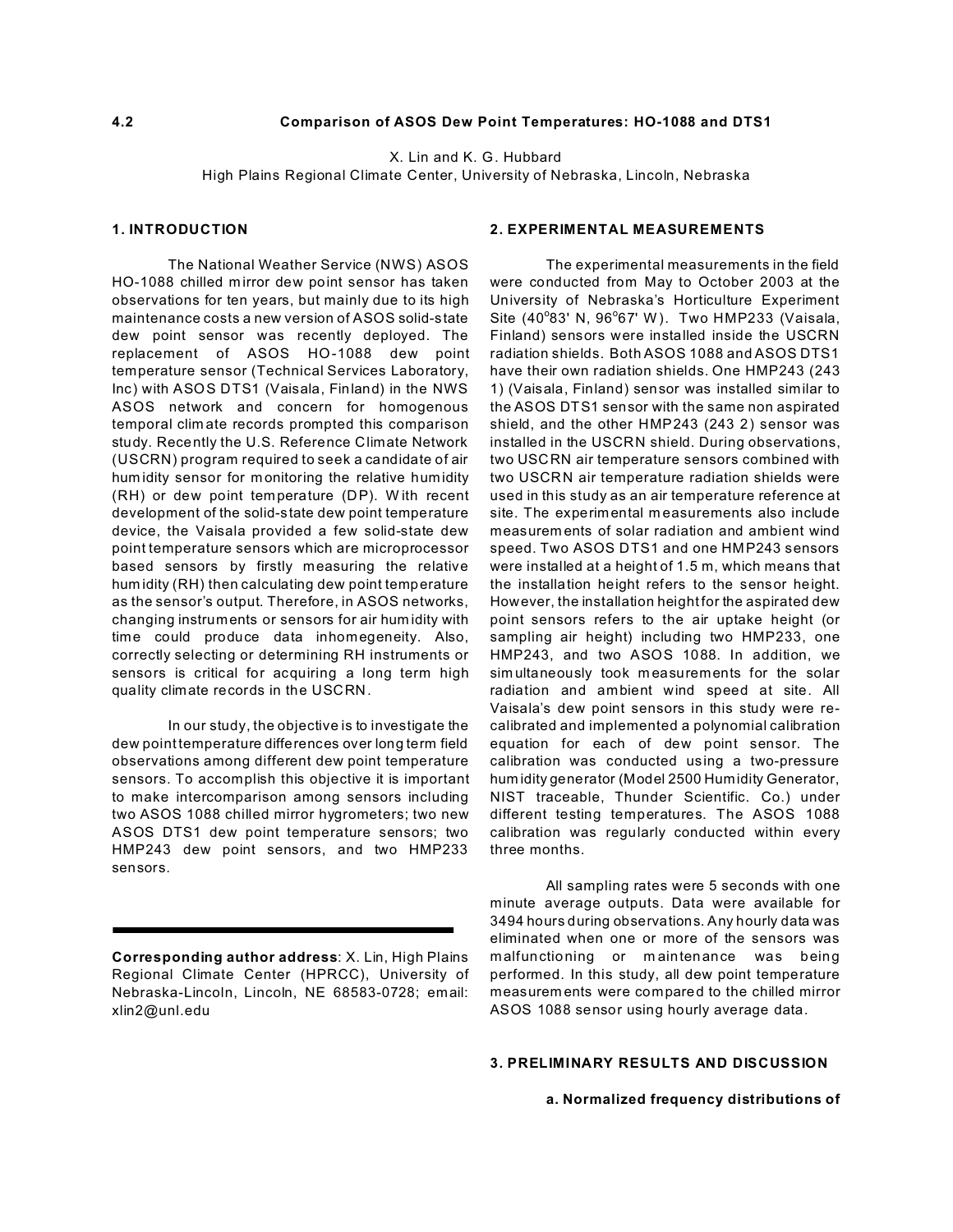**dew point temperature differences:** The distribution of dew point temperature differences are shown in Fig. 1. We found the HMP233 sensors had a highest peak value which suggests that the HMP233 sensor has highest precision relative to the ASOS 1088 sensor. Both ASOS DTS1 and HMP243 sensors had similar normalized frequency distributions (Fig. 1). The non aspirated HMP243 (243 1) performed slightly worse than the aspirated HMP243. It should be noted that the HMP243 sensor was the original module of developing the ASOS DTS1 dew point sensor. On average, the dew point temperature difference/bias compared to the ASOS 1088 were within  $\pm$  0.5 °C. Monthly average and monthly standard deviation were summarized in Table 1. From monthly average of dew point temperature differences (Table 1), all solid-stated dew point sensors performed within around  $\pm$  0.2 °C.



**Fig. 1**. Distributions of dew point (DP) temperature difference relative to the ASOS 1088 over all observations.

**b. Variations of dew point temperature difference:** Since HMP233, HMP243, and DTS1 sensors indirectly measured the dew point temperatures, the ambient temperature might affect the measurement of relative humidity. Thus, the ambient temperature likely affects the dew point temperature observations. Figure 2. shows the ambient temperature effects on the dew point temperature differences. Although the ambient temperature ranges were restricted due to available data collected in summ er and fall time observations, it seems that higher or lower ambient temperature decreased the dew point temperature differences



**Fig. 2.** Variations of the dew point temperature difference with changes of ambient temperatures.

(Figs 2a, 2b, and 2c). Currently we can not state any specific magnitudes of variations in current stage. Only with increases of observations and ambient temperature ranges the am bient temperature effects will be able to be unveiled.

Figure 3 illustrates the dew point depression effects on the dew point temperature differences or biases. The dew point depression is the difference between the ambient air temperature and dew point temperature. It is interesting that three solid-state dew point tem perature performed in the same way: the increases of dew point depression decreased the dew point temperature differences or biases (Fig. 3). This result suggests that it is possible for us to correct such variations. The maximum m agnitude of variations reached 0.5  $^{\circ}$ C differences when the dew